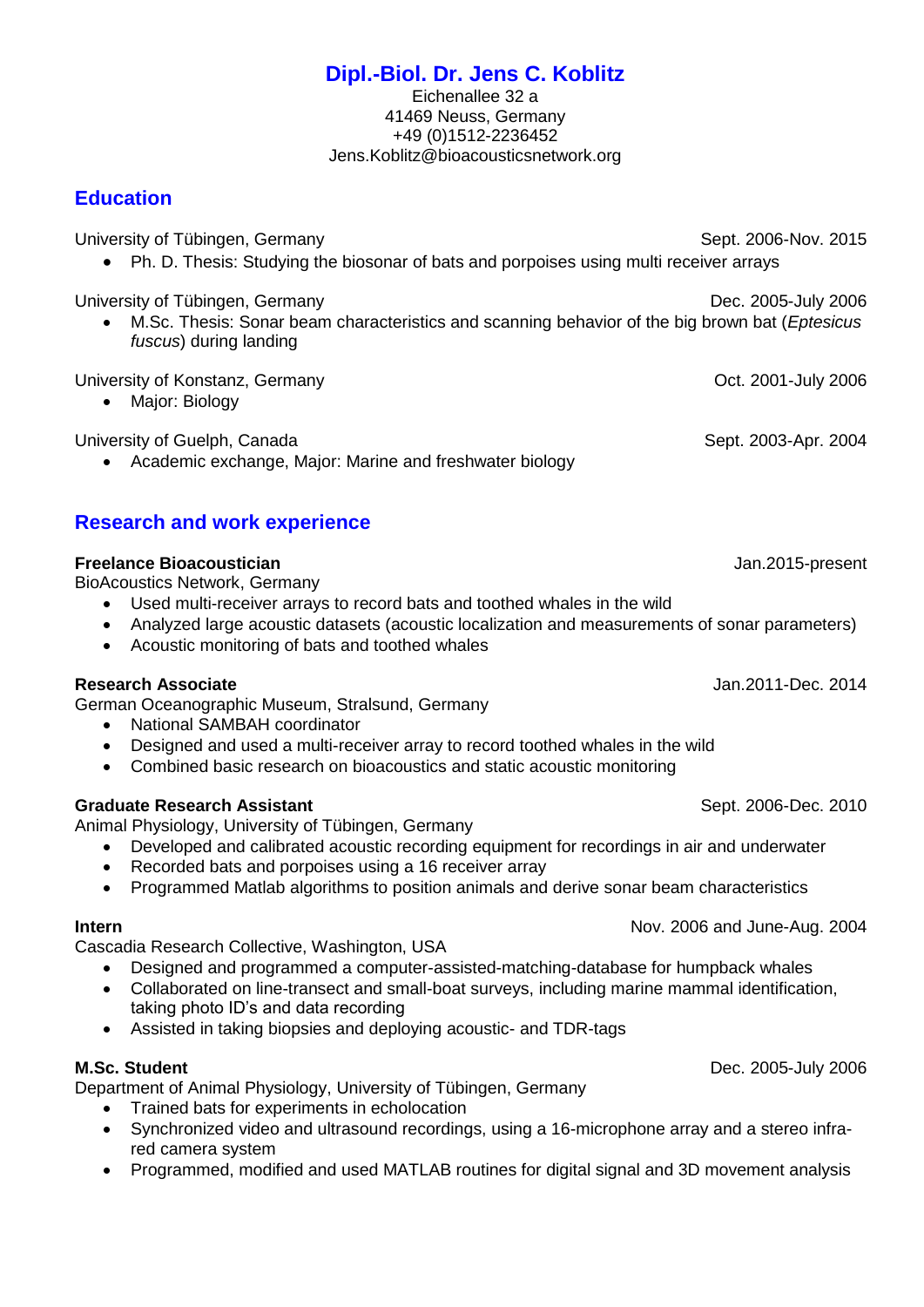#### **Research Assistant** May-July 2005

Department of Biology, University of Konstanz, Germany

- Extracted DNA from ancient and fresh fish tissue samples
- Performed PCR, purified and sequenced nuclear- and mtDNA
- Processed data using software for multiple sequence alignment and phylogenetic analyses

University of Guelph, Canada

- Successfully developed and ran experiments on anti-predator behavior in fish
- Conducted boat electrofishing for sample collection
- Designed lab setup and executed detailed behavior recording

## **Field experience (9 field trips, 5 as (Co-) PI, 24 weeks, between 18° N and 70° N)**

- Bats: Mexico (3 weeks, 2008), Switzerland (1 week, 2008)
- Toothed whales: Iceland (Co-PI, 3 weeks, 2015, 2016), Azores (Co-PI, 5 weeks, 2015), Denmark (PI, 4 weeks, 2013), Greenland (3 weeks, 2013), Wales (Co-PI, 3 weeks, 2012), Hawaii (2 weeks, 2006)

## **Publication Metrics**

- Publications: 15 peer-reviewed, 3 non-peer reviewed
- Presentations: 17 invited, 29 oral, 17 poster
- Google scholar: 117 citations, h-index: 6
- Web of science: 88 citations, h-index: 6

#### **Teaching experience**

- Introduction to Bat Bioacoustics, Workshop by the SBBG, Switzerland, 2016
- Marine acoustics seminar, Moss Landing Marine Labs, USA, 2014
- Workshops on Bioacoustics, German Oceanographic Museum, Germany, 2011 and 2012
- Introduction to Bioacoustics, FTZ Westküste, Büsum, Germany, 2011
- International PhD Course "Acoustic communication", Graduate School SNAK, Denmark, 2009
	- $\circ$  Lecture on the Identification of bats in the field
	- o Practical on the directionality of loudspeakers
	- o Bat excursion
- Graduate courses, University of Tübingen, Germany, 2007-2009
	- o Student research projects in Animal Physiology
	- o Bioacoustic field course with student research projects
- Workshops on marine mammals. "Dolphin Summer Camp", Inverness, Scotland, 2005
- Teaching Assistant for a graduate course on Microbial Evolution, University of Konstanz, Germany 2005

#### **Co-supervised student theses**

- Götze, S. MSc thesis. 2012. Interindividual interactions of hunting pipistrelle bats (*Pipistrellus pipistrellus)* [in German]
- Schaffeld, T. BSc thesis. 2011. Investigating the foraging behavior of porpoises (*Phocoena phocoena*) in selected areas of the Baltic Sea using static passive acoustic monitoring [in German]

**Research Assistant** Sept. 2003-May 2004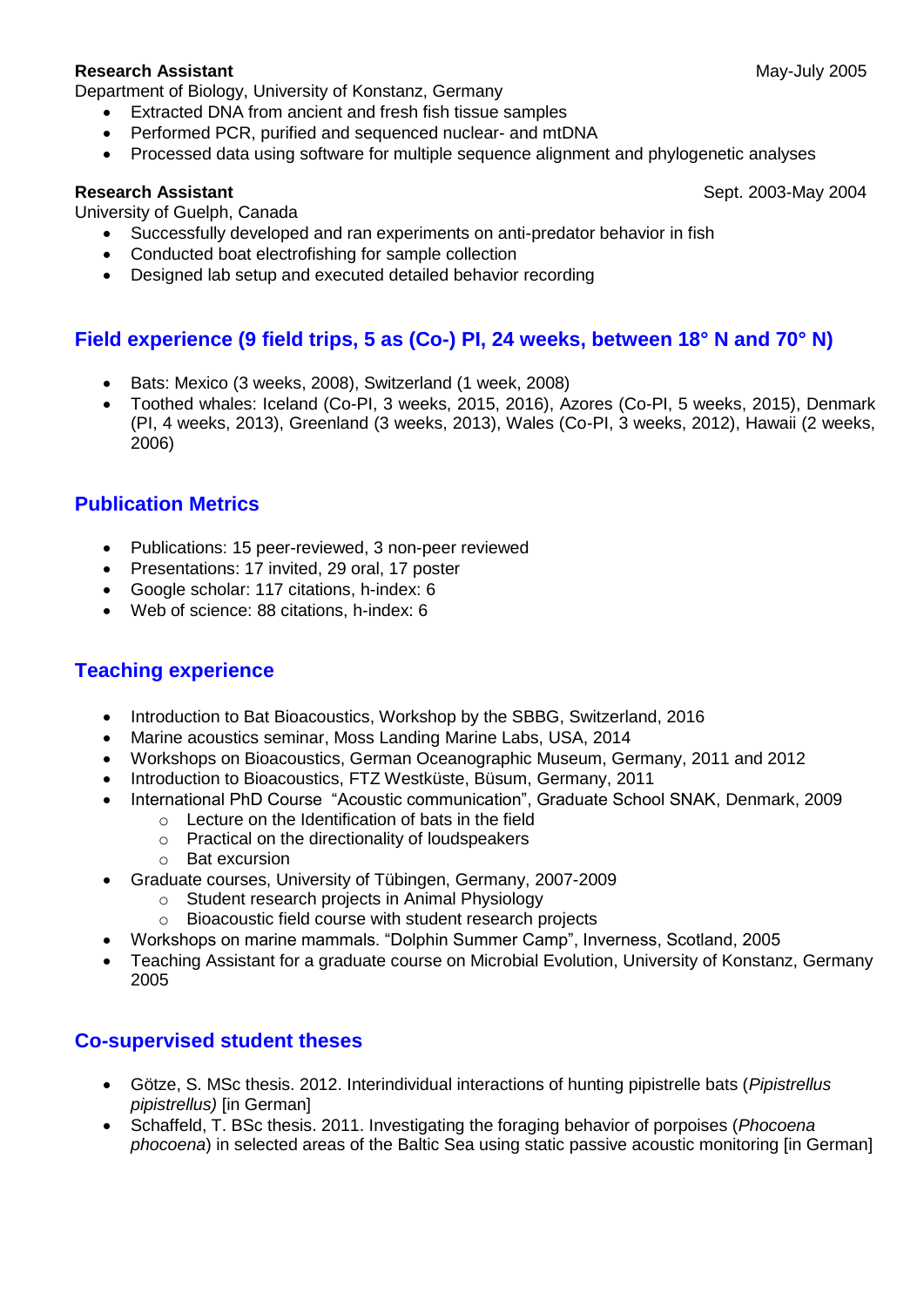## **Society memberships**

 Acoustical Society of America, Society for Marine Mammalogy, European Cetacean Society, Swiss Bat Bioacoustics Group

## **Conferences and workshops organized**

- Workshop on "Calibration of Click detectors", German Oceanographic Museum, Stralsund, 2011
- Workshop on "Acoustic Localization of Echolocating Mammals", Kerteminde, Denmark, 2009
- Lakeshores 2003 Conference, Konstanz, Germany, 2003

#### **Scholarships, travel grants and awards**

- Travel grants from the Reinhold-and-Maria-Teufel-Foundation to attend conferences in Prague, Kyoto, Paris, Egmond aan Zee, 2008-2010
- Travel grant from the Graduate School on Sense organs, Nerve systems, Behaviour and Communication (SNAK) for a research visit at Fjord&Bælt, Kerteminde, Denmark, Oct. 2008
- Travel grant from the Reinhold-and-Maria-Teufel-Foundation for a research visit at Fjord&Bælt, Kerteminde, Denmark, Dec. 2007 and Sept. 2008
- Best Student Talk, European Cetacean Society Conference, Egmond aan Zee, Netherlands, 2008
- Travel grant from the Reinhold-and-Maria-Teufel-Foundation to attend PhD course "Acoustic Communication", Denmark, 2006
- Scholarship from the "Landesstiftung Baden-Württemberg" to study at the University of Guelph, Canada, Sept. 2003-Apr. 2004

#### **Reviewer**

PLoS ONE, Journal of the Acoustical Society of America, Marine Mammal Science

#### **Press**

 Research on whales covered by national and international TV (Arte, ARD, ZDF, NDR), newspaper (FAZ, SZ, Ostseezeitung) and radio (SWR, NDR, MDR, Deutschlandradio)

#### **Other work and volunteer experience**

#### **Canoe Guide** 2001-2008

Sweden and Germany

 Independently guided ecologically-focused canoe tours in Sweden and Germany with 24 participants of all ages

#### **Rowing Coach** 1999-2012

Düsseldorf, Konstanz, Tübingen, Stralsund, Germany

- Coached children and adults between the ages of 10 and 40
- Supervised daily work-outs and kept rowers focused and motivated

### **Other achievements and interests**

- Fluent in English and German, basic Danish, Spanish and French
- Standard First Aid certified, lifeguard trained, motor boat license
- Excellent computer and programming skills in: MATLAB, SPSS, MS Office
- Interests: competitive rowing for 20 years, marathon running, camping, photography, sailing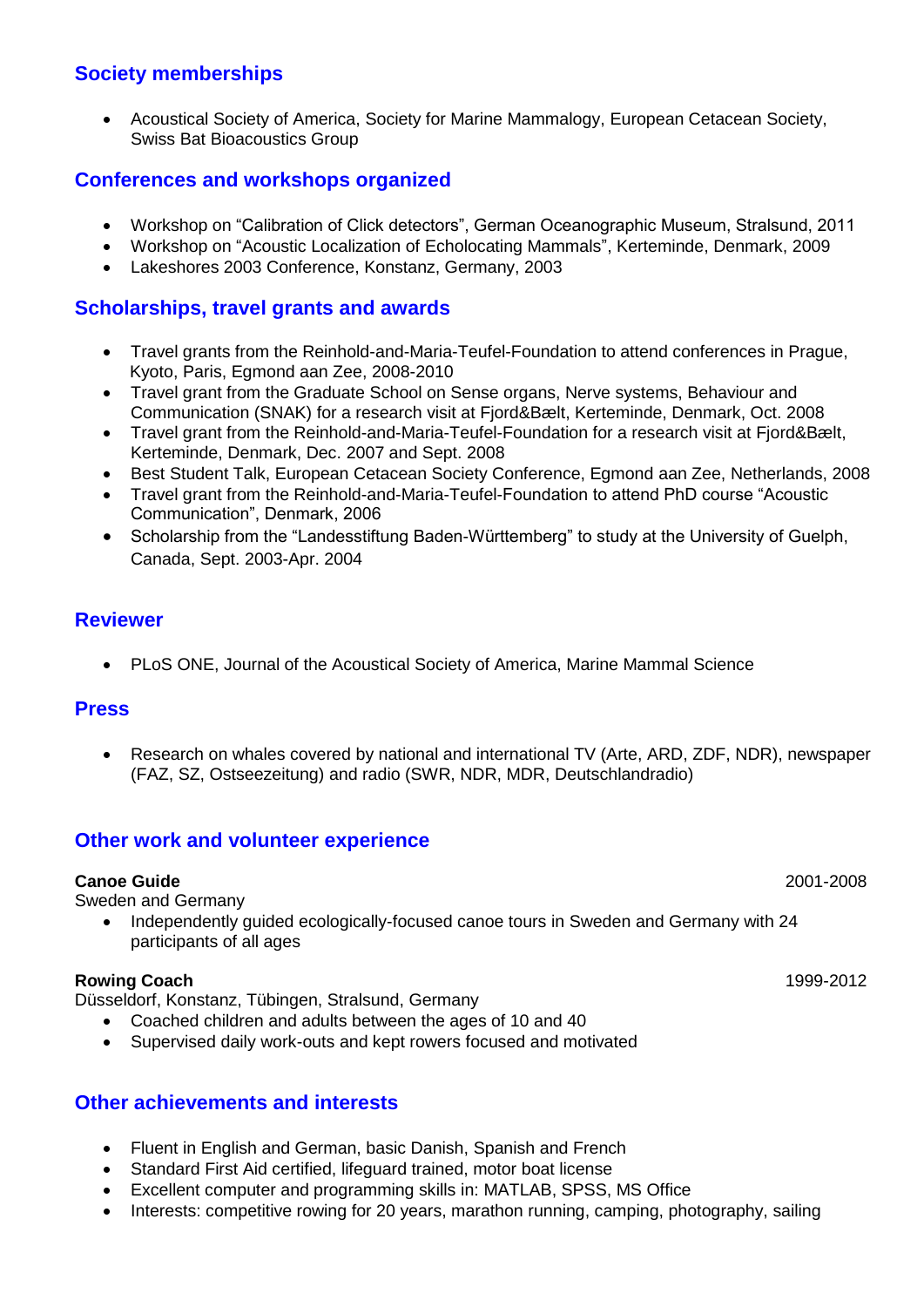## **Peer-reviewed publications [4 first author, 11 co-author]**

- Koblitz, J.C., P. Stilz, M.H. Rasmussen, K.L. Laidre. 2016. **Highly directional sonar beam of narwhals (***Monodon monoceros***) measured with a vertical 16 hydrophone array**. PLoS ONE 11(11): e0162069
- Gonzalez-Terrazas, T.P., J.C. Koblitz, T.H. Fleming, R.A. Medellín, E.K.V. Kalko, H.-U. Schnitzler, M. Tschapka. 2016. **How nectar-feeding bats localize their food: echolocation behavior of**  *Leptonycteris yerbabuenae* **approaching cactus flowers.** PLoS ONE 11(9): e0163492
- Götze, S., J.C. Koblitz, A. Denzinger, H.-U. Schnitzler. 2016. **No evidence for spectral jamming avoidance in echolocation behavior of foraging pipistrelle bats**. Scientific Reports. 6, 30978
- Mikkelsen, L., F.F. Rigét, L.A. Kyhn, R. Dietz, S. Sveegaard, J. Tougaard, J.A.K. Carlström, I. Carlén, J.C. Koblitz, J. Teilmann. 2016. **Comparing distribution of harbour porpoises (***Phocoena phocoena***) derived from satellite telemetry and passive acoustic monitoring**. PLoS ONE 11(7): e0158788
- Schaffeld, T., S. Bräger, A. Gallus, M. Dähne, K. Krügel, A. Herrmann, M. Jabbusch, T. Ruf, U.K. Verfuß, H. Benke, J.C. Koblitz. 2016. **Diel and seasonal patterns in acoustic presence and foraging behaviour of free-ranging harbour porpoises.** Marine Ecology Progress Series. 547, 257-272
- Seibert, A.-M., J.C. Koblitz, A. Denzinger, H.-U. Schnitzler. 2015**. Bidirectional echolocation in the bat** *Barbastella barbastellus***: Different signals of low source level are emitted upward through the nose and downward through the mouth.** PLoS ONE 10(9): e0135590
- Rasmussen, M.H., J.C. Koblitz, K.L. Laidre. 2015. **Buzzes and high frequency broad band clicks recorded from narwhals (***Monodon monoceros***) at their wintering feeding ground.** Aquatic Mammals. 41 (3), 256-264
- Sveegaard, S., A. Galatius, R. Dietz, L. Kyhn, J.C. Koblitz, M. Amundin, J. Nabe-Nielsen, M.-H.S. Sinding, L.W. Andersen, J. Teilmann. 2015. **Defining management units for cetaceans by integrating genetics, morphology, acoustics and satellite tracking.** Global Ecology and Conservation. 3, 839-850
- Wisniewska, D.M., J.M. Ratcliffe, K. Beedholm, C.B. Christensen, M. Johnson, J.C. Koblitz, M. Wahlberg, P.T. Madsen. 2015. **Range-dependent flexibility in the acoustic field of view of echolocating whales.** eLife 2015;10.7554/eLife.05651
- Benke, H., S. Bräger, M. Dähne, A. Gallus, S. Hansen, C.G. Honnef, M. Jabbusch, J.C. Koblitz, K. Krügel, A. Liebschner, I. Narberhaus, U.K. Verfuß. 2014. **Baltic Sea harbour porpoise populations: Status and conservation needs derived from recent survey results.** Marine Ecology Progress Series. 495, 275-290
- Seibert, A., J.C. Koblitz, A. Denzinger, H.-U. Schnitzler. 2013. **Scanning behavior in echolocating common pipistrelle bats (***Pipistrellus pipistrellus***).** PLoS ONE 8(4): e60752
- Koblitz, J.C., M. Wahlberg, P. Stilz, P.T. Madsen, K. Beedholm, H.-U. Schnitzler. 2012. **Asymmetry and dynamics of a narrow sonar beam in an echolocating harbor porpoise**. Journal of the Acoustical Society of America. 131 (3), 2315-2324
- Koblitz, J.C., P. Stilz, W. Pflästerer, M. Melcón, H.-U. Schnitzler. 2011. **Source level reduction and sonar beam aiming in landing big brown bats (***Eptesicus fuscus***)**. Journal of the Acoustical Society of America. 130 (5), 3090-3099
- Koblitz, J.C., P. Stilz, H.-U. Schnitzler. 2010. **Source levels of echolocation signals vary in correlation with wing beat cycle in landing Big Brown bats (***Eptesicus fuscus***)**. Journal of Experimental Biology. 213, 3263-3268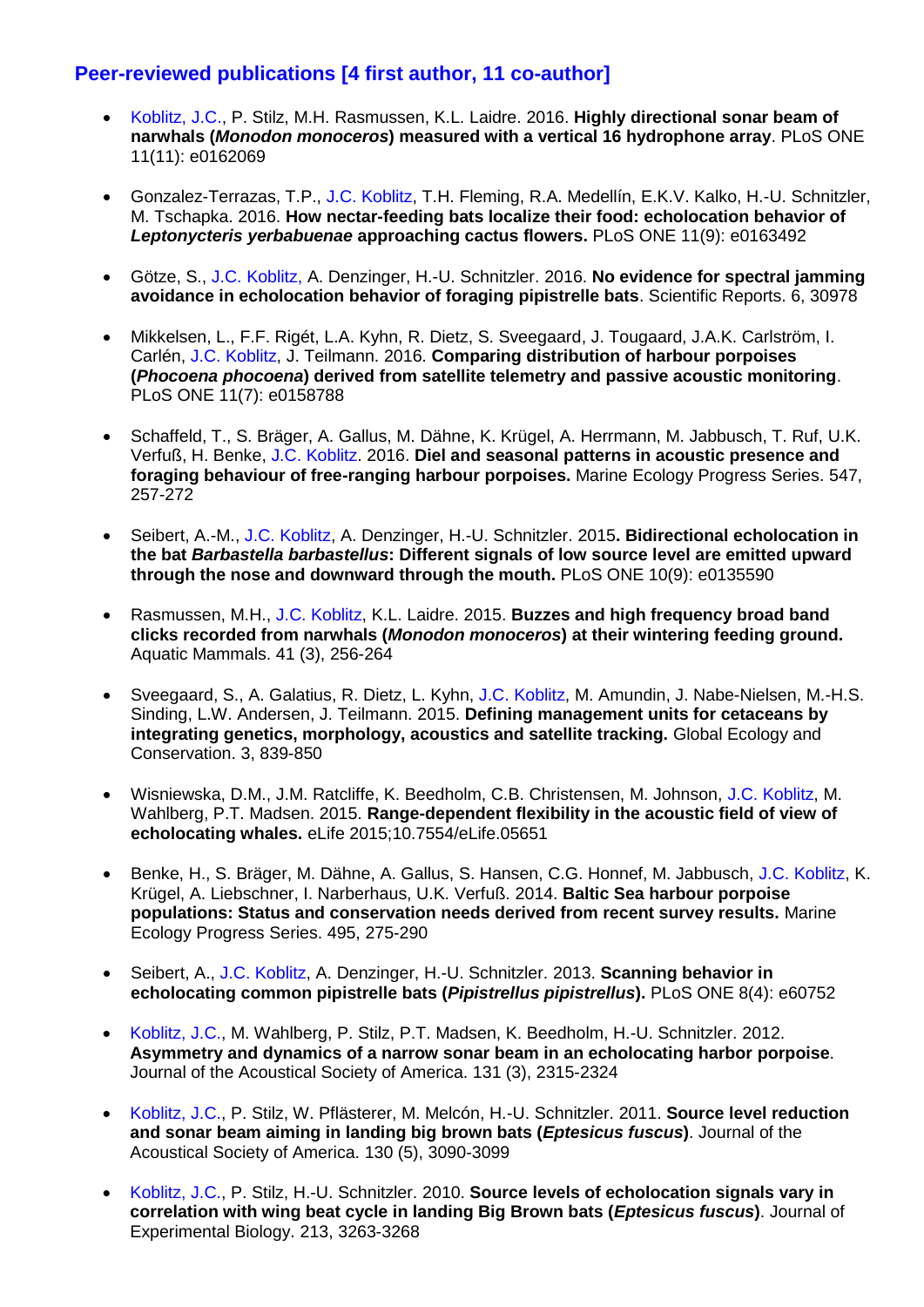Robinson, B.W., A.J. Januszkiewicz, J.C. Koblitz. 2008. **Survival benefits and divergence of predator-induced behavior between pumpkinseed sunfish ecomorphs.** Behavioral Ecology. 19 (2), 263-271

#### **Reports and non-peer reviewed publications**

- Brundiers, K., M. Dähne, A. Gallus, M. Jabbusch, J.C. Koblitz, M. Kost, P. Stilz, H. Benke. 2015. **Comparison of static acoustic monitoring methods for harbour porpoises and other odontocete species** Final report to the Federal Ministry for Economic Affairs and Energy
- Koblitz, J.C., K. T. Clausen, A. Gallus, S. Hansen, K. Brundiers, M. Kost, H. Benke. 2013. **SAMBAH Final report. The German contribution of harbor porpoise registrations in the Baltic Sea east of the Darss Sill as part of the SAMBAH-Project.** Final report to the Federal Agency for Nature Conservation
- Koblitz, J.C. 2012. **The Baltic Sea Harbour Porpoise (Phocoena phocoena): What do we know and what do we need to know?** In: Progress in Marine Conservation in Europe 2012: Proceedings of the Symposium Stralsund, Germany 18 - 22 June 2012. Eds.: von Nordheim, H., K. Maschner, K. Wollny-Goerke. BfN-Skripten 339. Federal Agency for Nature Conservation, Bonn, Germany, pp. 343-348. ISBN 978-3-89624-074-3

## **Invited presentations**

- University of Bern, Switzerland, October 2016
- 3<sup>rd</sup> Whale Congress, Husavik, Iceland, June 2016
- Federal Institute for Forest, Snow and Landscape Research, Birmensdorf, Switzerland, May 2016
- University of Cologne, Cologne, Germany, January 2015
- Scripps Institution of Oceanography, La Jolla, USA, October 2014
- Pacific Islands Fisheries Science Center, Honolulu, USA October 2014
- Moss Landing Marine Laboratories, Moss Landing, USA, October 2014
- Hatfield Marine Science Center, Newport, USA, September 2014
- APL, University of Washington, Seattle, USA, May 2014
- University of Washington, Seattle, USA, May 2014
- STUKplus Conference, Berlin, Germany, October 2013
- 16<sup>th</sup> Annual meeting of the German Audiology Society, Rostock, Germany, February 2013
- Kiel University, Kiel, Germany, November 2012
- 3<sup>rd</sup> PMCE Conference, Stralsund, Germany, June 2012
- Ludwigs Maximilian University Munich, Munich, Germany June 2012
- MPI for Ornithology Seewiesen, Seewiesen, Germany, June 2012
- University of Windsor, Windsor, Canada, December 2006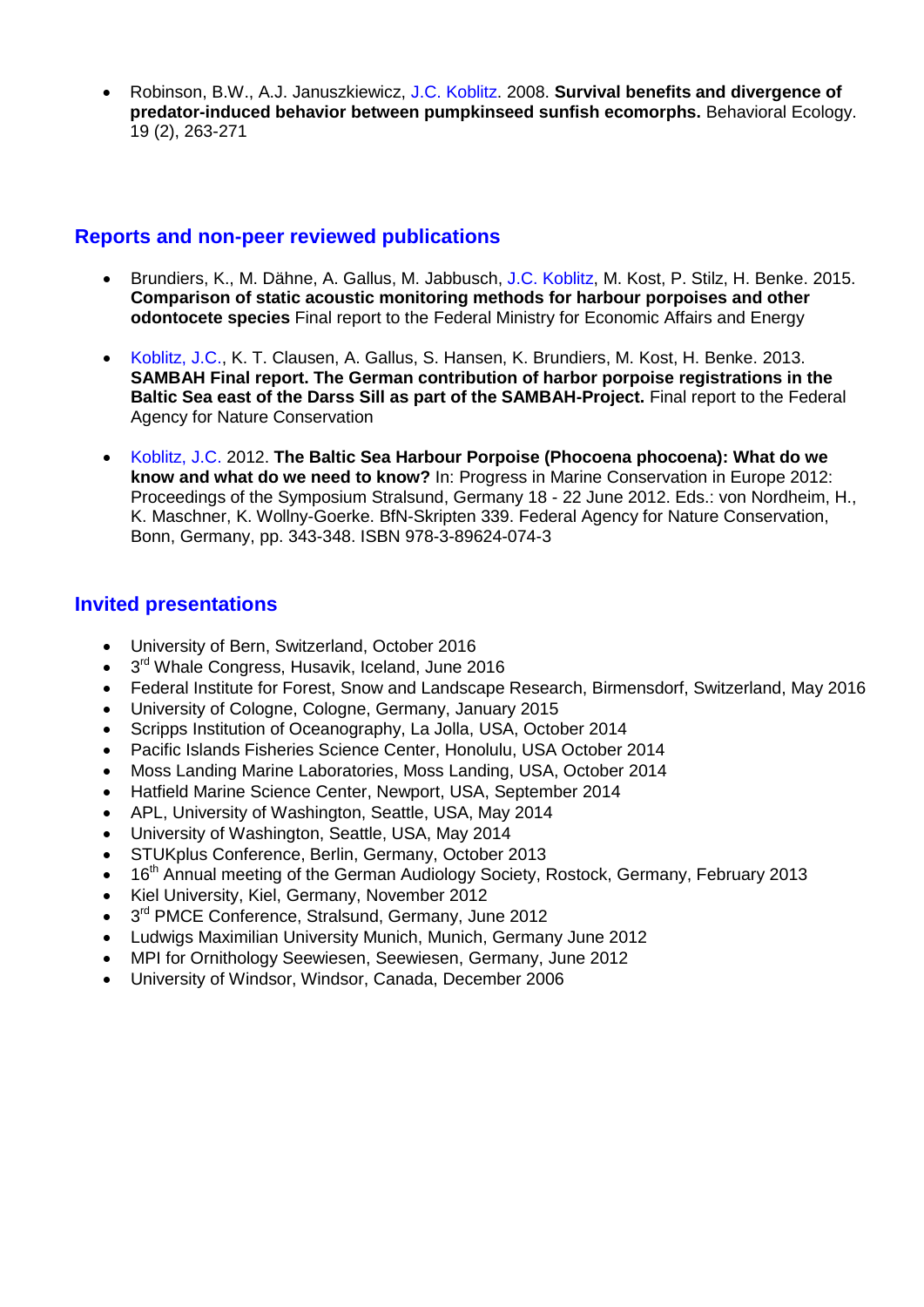## **Talks at conferences [14 as presenting author, 15 as co-author]**

- Koblitz, J.C., P. Stilz, L. Steiner, M.H. Rasmussen. 2016. **Echolocation parameters of toothed**  whales measured at sea. 4<sup>th</sup> Joint Meeting of the Acoustical Society of America and the Acoustical Society of Japan. Honolulu, USA
- Koblitz, J.C., P. Stilz. 2016. **Challenges of acoustic monitoring of bats—A biosonar** perspective. 4<sup>th</sup> Joint Meeting of the Acoustical Society of America and the Acoustical Society of Japan. Honolulu, USA
- Rasmussen, M.H., J.C. Koblitz, P. Stilz. 2016. **Echolocation behavior of the Icelandic whitebeaked (***Lagenorhyncus albirostris***) dolphins: Now and then**. 4 th Joint Meeting of the Acoustical Society of America and the Acoustical Society of Japan. Honolulu, USA
- Koblitz, J.C., K. Brundiers, M. Kost, L. Burt, L. Thomas, J. Macaulay, C. Malinka, C. T. Ljungqvist, L. Mikkelsen, P. Stilz, H. Benke. 2015. **Determinants for the detection function of passive**  acoustic data loggers. 7<sup>th</sup> International Workshop on Detection, Classification, Localization, and Density Estimation of Marine Mammals using Passive Acoustics, La Jolla, USA
- Koblitz, J.C., P. Stilz, J. MacAulay, K. Laidre, H. Benke. 2015. **MALTA-Microphone array localization tool for animals**. 29<sup>th</sup> Annual Conference of the European Cetacean Society. St. Julians, Malta
- Carlström, J., M. Amundin, L. Thomas, I. Carlén, J.C. Koblitz, J. Teilmann, J. Tougaard, N. Tregenza, D. Wennerberg, O. Loisa, K. Brundiers, M. Kosecka, L.A. Kyhn, C.T. Ljungqvist, S. Sveegaard, L. Burt, I. Pawliczka, I. Jussi, R. Koza, B. Arciszewski, A. Galatius, M. Jabbusch, J. Laaksonlaita, S. Lyytinen, J. Niemi, A. Šaškov, V. Yermakovs, J. MacAuley, A. Wright, A. Gallus, H. Benke, P. Blankett, K. Skóra, I. Trukhanova. 2015. **Heard but not seen: sea-scale acoustic survey shows that the Baltic Sea harbour porpoise is not extinct**. 29<sup>th</sup> Annual Conference of the European Cetacean Society. St. Julians, Malta
- Koblitz, J.C., M. Wahlberg, P. Stilz, J. MacAulay, S. Götze, A.-M. Seibert, K. Laidre, H.-U. Schnitzler, H. Benke. 2014. **Arrayvolution - An overview of array systems to study bats and**  toothed whales. 168<sup>th</sup> Meeting of the Acoustical Society of America. Indianapolis, USA
- Koblitz, J.C., M. Amundin, J. Carlström, L. Thomas, I. Carlén, J. Teilmann, N. Tregenza, D. Wennerberg, L. Burt, L. Kyhn, S. Svegaard, R. Koza, M. Kosecka, I. Pawliczka, C.T. Ljungqvist, K. Brundiers, A. Wright, L. Mikkelsen, J. Tougaard, O. Loisa, A. Galatius, I. Jüssi, J. MacAulay, H. Benke. 2014. **Large-scale static acoustic survey of a low-density population–Estimating the abundance of the Baltic Sea harbor porpoise.** 168th Meeting of the Acoustical Society of America. Indianapolis, USA
- Carlén, I., J. Carlström, L. Thomas, M. Amundin, J. Teilmann, J.C. Koblitz, N. Tregenza, D. Wennerberg, L. Kyhn, S. Svegaard, , R. Koza, M. Kosecka, I. Pawliczka, C.T. Ljungqvist, K. Brundiers, A. Wright, L. Mikkelsen, J. Tougaard, O. Loisa, A. Galatius, I. Jüssi, H. Benke. 2014. **Estimating the abundance and distribution of the Baltic Sea harbour porpoise – Large-scale static acoustic survey of a low-density cetacean population.** Spatial Ecology and Conservation 2, Birmingham, UK
- Koblitz, J.C., K. Brundiers, M. Kost, L. Burt, L. Thomas, J. MacAulay, C.T. Ljungqvist, L. Mikkelsen, P. Stilz, H. Benke. 2014. **Determining the detection function of passive acoustic**  data loggers for porpoises using a large hydrophone array. 167<sup>th</sup> Meeting of the Acoustical Society of America. Providence, USA
- Brundiers, K., M. Kost, L. Burt, L. Thomas, J. MacAulay, C.T. Ljungqvist, L. Mikkelsen, P. Stilz, H. Benke, J.C. Koblitz. 2014. **Detection functions of C-PODs: Determining the probability of**  detecting harbor porpoises using a large hydrophone array. 28<sup>th</sup> Annual Conference of the European Cetacean Society. Liege, Belgium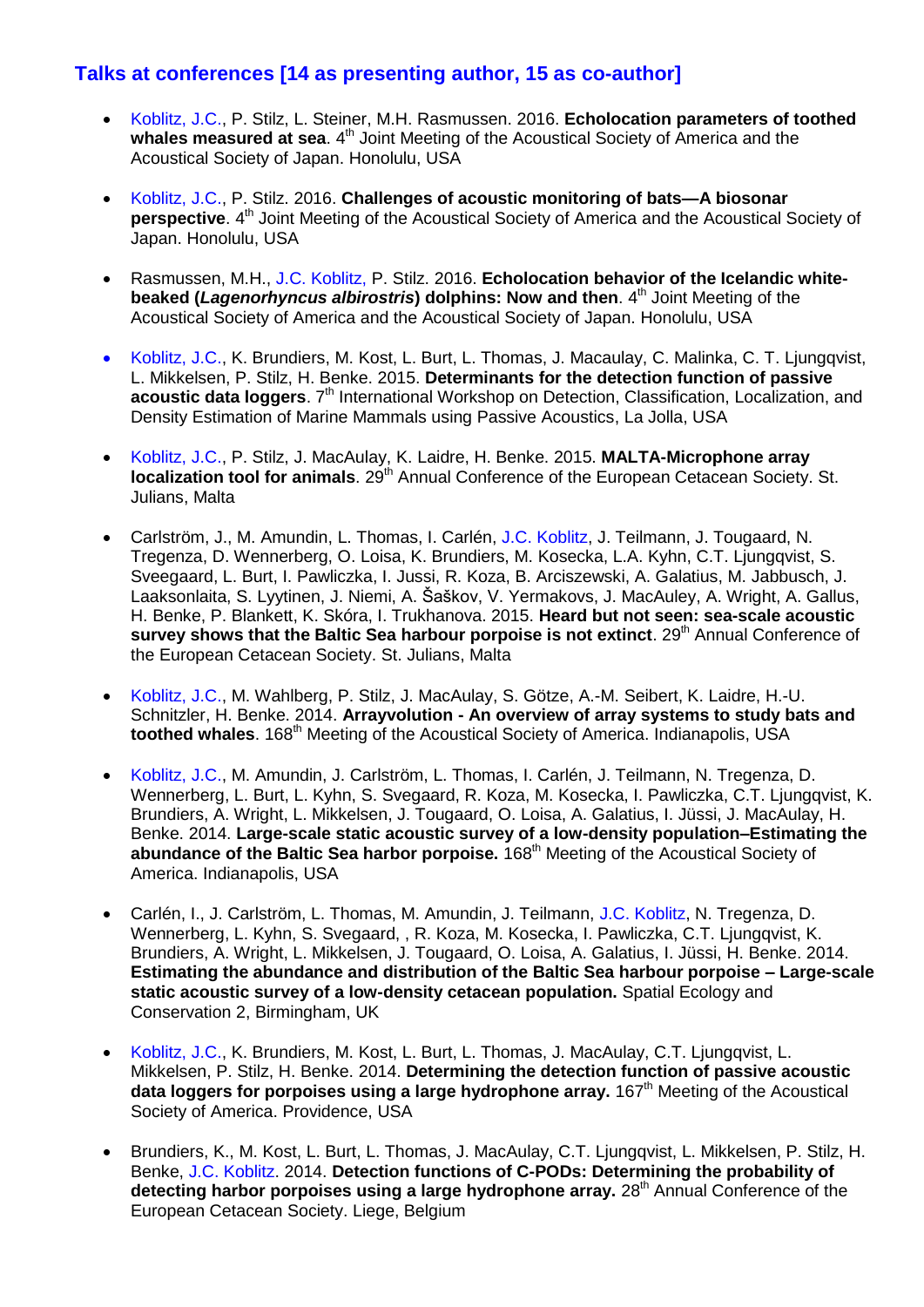- Carlström, J., L. Thomas, M. Amundin, J. Teilmann, J.C. Koblitz, N. Tregenza, I. Carlén, D. Wennerberg, L. Kyhn, S. Svegaard, , R. Koza, M. Kosecka, I. Pawliczka, C.T. Ljungqvist, K. Brundiers, L. Mikkelsen, J. Tougaard, O. Loisa, A. Galatius, I. Jüssi, H. Benke. 2014. **Large-scale static acoustic survey of a low-density population – estimating the abundance of the Baltic Sea harbour porpoise.** 28<sup>th</sup> Annual Conference of the European Cetacean Society. Liege, Belgium
- Carlström, J., L. Thomas, M. Amundin, J. Teilmann, J.C. Koblitz, N. Tregenza, I. Carlén, L. Kyhn, S. Svegaard, D. Wennerberg, R. Koza, M. Kosecka, I. Pawliczka, C.T. Ljungqvist, L. Mikkelsen, J. Tougaard, A. Galatius, O. Loisa, I. Jüssi, H. Benke. 2013. **Large-scale static acoustic survey of a low-density population – estimating the abundance of the Baltic Sea harbour porpoise.** 20<sup>th</sup> Biennial Conference on the Biology of Marine Mammals. Dunedin, New Zealand
- Sveegaard, S., J. Teilmann, A. Galatius, L.A. Kyhn, R. Dietz, J.C. Koblitz, M. Amundin. 2013. **Integrating genetics, morphology, acoustics and satellite telemetry in population management of harbour porpoises.** 20<sup>th</sup> Biennial Conference on the Biology of Marine Mammals. Dunedin, New Zealand
- Gonzalez-Terrazas, T.P., R. Simon, J.C. Koblitz, M. Tschapka, T. Fleming, R. Medellín, H.-U. Schnitzler, E.K.V. Kalko. 2013. What Makes a Flower a Flower: The Bat Perspective. 16<sup>th</sup> International Bat Research Conference. San Jose, Costa Rica
- Götze, S. J.C. Koblitz, H.-U. Schnitzler, A. Denzinger. 2013. **3D-Flight path reconstruction and echolocation behavior in** *Pipistrellus pipistrellus* **flying together do not indicate jamming avoidance**. 16<sup>th</sup> International Bat Research Conference. San Jose, Costa Rica
- Seibert, A.-M., J.C. Koblitz, A. Denzinger, H.-U. Schnitzler. 2013. **Using a 16 Microphone Array to Study the Scanning Behavior of** *Pipistrellus pipistrellus* **in the Field.** 16th International Bat Research Conference. San Jose, Costa Rica
- Nuuttila, H. K. Brundiers, L. Thomas, W. Courtene-Jones, P.G.H. Evans, J.R. Turner, J.D. Bennell, H. Benke, J.G. Hiddink, J.C. Koblitz. 2013. **Playback experiments to estimate the detection range of a click logger.** 27th Annual Conference of the European Cetacean Society. Setubal, **Portugal**
- Bräger, S., H. Benke, M. Dähne, A. Gallus, S. Hansen, C.G.Honnef, J.C. Koblitz, K. Krügel, A. Liebschner, I. Narberhaus, U.K.Verfuß. 2013. **A decade of acoustic monitoring in the Baltic Sea: Status and area use of two populations of harbour porpoises.** 27th Annual Conference of the European Cetacean Society. Setubal, Portugal
- Koblitz, J.C., M. Wahlberg, P. Stilz, P. T. Madsen, H.-U. Schnitzler. 2012. **The sonar beam**  characteristics and scanning behaviour of harbour porpoises during prey capture. 26<sup>th</sup> Annual Conference of the European Cetacean Society. Galway, Ireland
- Koblitz, J.C., P. Stilz, H.-U Schnitzler. 2010. **Source levels of echolocation signals vary in correlation with wing beat cycle in landing Big Brown bats (***Eptesicus fuscus***).** 15th International Bat Research Conference. Prague, Czech Republic
- Seibert, A.-M., J.C. Koblitz, H.-U. Schnitzler. 2010. **The scanning behaviour of free ranging Barbastelle bats (***Barbastella barbastellus*). 15<sup>th</sup> International Bat Research Conference. Prague, Czech Republic
- Gonzalez-Terrazas, T.P., J.C. Koblitz, M. Tschapka, T. Fleming, R. Medellín, H.-U. Schnitzler, E.K.V. Kalko. 2010. **Echolocation behaviour of the nectar-feeding bat** *Leptonycteris yerbabuenae* approaching natural and modified flowers. 15<sup>th</sup> International Bat Research Conference. Prague, Czech Republic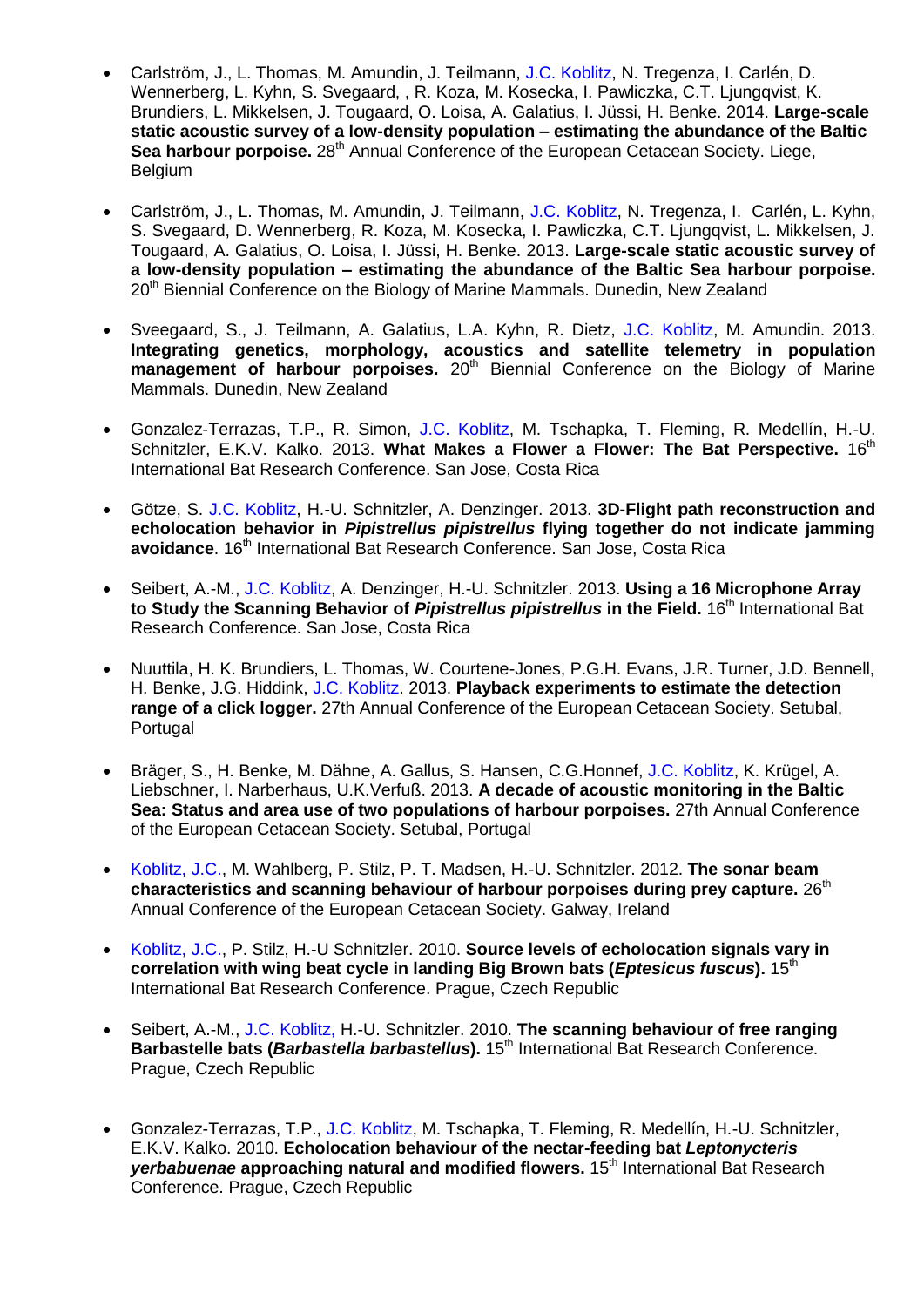- Koblitz, J.C., P. Stilz, W. Pflästerer, M. Wahlberg, P.T. Madsen, A.-M. Seibert, H.-U. Schnitzler. 2009. **Studying the source levels, beam characteristics and scanning behaviour of free ranging bats and toothed whales using a two dimensional array of 16 receivers.** Workshop at the 5<sup>th</sup> Animal Sonar Symposium. Kyoto, Japan
- Koblitz, J.C., M. Wahlberg, P.T. Madsen, P. Stilz, H.-U. Schnitzler. 2008. **Two dimensional sonar beam characteristics of single harbour porpoise (***Phocoena phocoena***) echolocation clicks measured with a 16 hydrophone array.** Acoustics' 08. Paris, France
- Koblitz, J.C., M. Wahlberg, P.T. Madsen, P. Stilz, and H.-U. Schnitzler. 2008. **Directionality of individual harbour porpoise echolocation clicks.** 22<sup>nd</sup> Annual Conference of the European Cetacean Society. Egmond aan Zee, Netherlands
- Koblitz, J.C., P. Stilz, W. Plästerer, M. Melcón, H.-U. Schnitzler. 2006. **The sonar beam of big brown bats (***Eptesicus fuscus***) during landing.** 4 th Joint Meeting of the Acoustical Society of America and the Acoustical Society of Japan. Honolulu, USA
- Robinson, B.W., K.J. Parsons, A.J. Januszkiewicz, J.C. Koblitz. 2006. **Developmental plasticity**  and divergence in sunfish. 45<sup>th</sup> Annual Meeting of the Canadian Society of Zoologists. Edmonton, Canada
- Koblitz, J.C. and B.W. Robinson. 2004. **Variation in the behaviour of pumpkinseed sunfish (***Lepomis gibbosus***) ecomorphs under the risk of predation.** Ontario Ecology & Ethology Colloquium. Toronto, Canada

#### **Posters at conferences [1 as first author, 16 as co-author]**

- Tregenza, N., M. Amundin, D. Wennerberg, L.A. Kyhn, I. Carlén, J. Carlström, J.C. Koblitz. 2015. **Echo-location landmark sequences: a new source of information on click source levels, hearing thresholds and swimming speeds in porpoises.** 29<sup>th</sup> Annual Conference of the European Cetacean Society. St. Julians, Malta
- Kosarev, V., H. Benke, S. Bräger, M.L. Burt, A. Diederichs, A. Gallus, A. Herrmann, J.C. Koblitz, L. Thomas, U.K. Verfuss, L. Wollheim. 2013. **Temporal trend and seasonal dynamics of harbour porpoises in Pomeranian Bight (Baltic Sea).** 27th Annual Conference of the European Cetacean Society. Setubal, Portugal
- Brundiers, K., K. Schmuck, M. Kost, M. Jabbusch, L. Thomas, H. Benke, J.C. Koblitz. 2013. **Which one is the best? Comparing four different static acoustic monitoring devices.** 27th Annual Conference of the European Cetacean Society. Setubal, Portugal
- Carlström, J., M. Amundin, L. Thomas, J. Tougaard, J. Teilmann, J.C. Koblitz, N. Tregenza, I. Carlen, L. Kyhn, D. Wennerberg, O. Loisa, I. Pawliczka, A. Ikauniece, I. Jussi, Š. Aleksej. 2013. **SAMBAH - Static Acoustic Monitoring of the Baltic Sea Harbour Porpoise.** 27th Annual Conference of the European Cetacean Society. Setubal, Portugal
- Courtene-Jones, W. H. Nuuttila, K. Brundiers, J.C. Koblitz. 2013. **Comparison of broadband hydrophone and C-POD data logger recordings of wild bottlenose dolphin (***Tursiops truncatus***) echolocation clicks.** 27th Annual Conference of the European Cetacean Society. Setubal, Portugal
- Herrmann, A., V. Kosarev, S. Bräger, L. Wollheim, A. Gallus, A. Diederichs, L. Thomas, M.L. Burt, H. Benke, J.C. Koblitz. 2013. **On the way to long-term acoustic monitoring: How to compare C-POD and T-POD data from a low-density area.** 27th Annual Conference of the European Cetacean Society. Setubal, Portugal